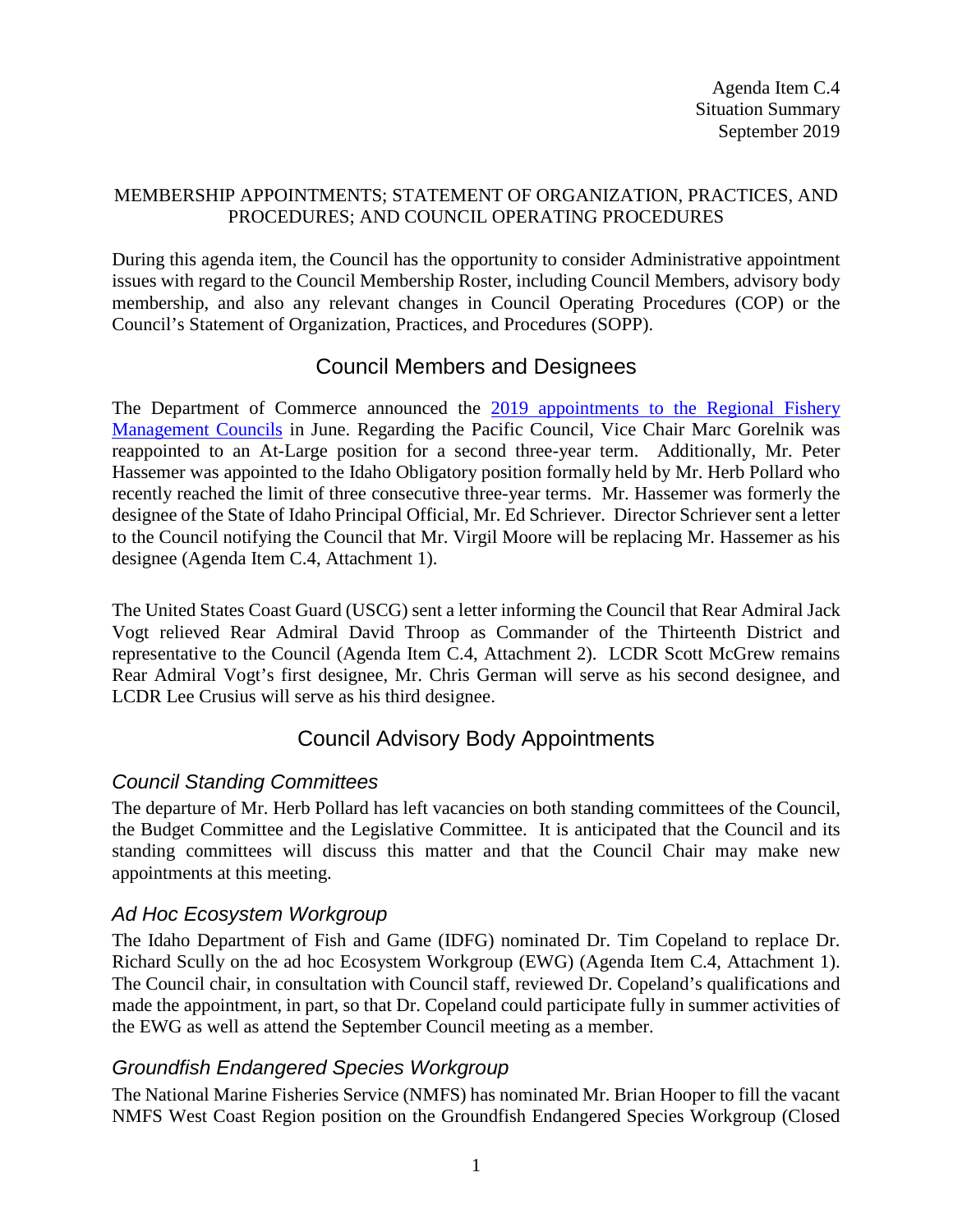Session A.1.a, Attachment 1). The Scientific and Statistical Committee (SSC) and the Council are scheduled to review this nomination at the September Council meeting.

## *Groundfish Management Team*

The Washington Department of Fish and Wildlife (WDFW) has nominated Ms. Erica Crust to fill the vacant WDFW position on the Groundfish Management Team (Closed Session A.1.a, Attachment 2). The Scientific and Statistical Committee (SSC) and the Council are scheduled to review this nomination at the September Council meeting.

# Changes to Council Operations and Procedures

The Council is scheduled to consider final revisions to Council Operating Procedure (COP) 22 regarding the review of groundfish essential fish habitat (Agenda Item C.4, Attachment 3). During the last review of groundfish EFH, the Council recommended revisions to COP 22 to improve the efficiency and flexibility of EFH reviews and to broaden COP 22 to ensure transparent, sciencebased EFH reviews across all of the Council's Fishery Management Plans. Council staff has utilized both the June and September Council meetings to brief Advisory Bodies and encourage their feedback.

#### **Council Action:**

- **1. Consider adopting final revisions to COP 22 and any changes or additions to the other COPs.**
- **2. Consider any appointment and membership issues.**

#### Reference Materials:

- 1. Agenda Item C.4, Attachment 1: July 1, 2019 letter from IDFG Director Schriever regarding Council membership and an EWG nomination.
- 2. Agenda Item C.4, Attachment 2: July 17, 2019 letter from USCG Captain B.D. Berg regarding Council membership.
- 3. Agenda Item C.4, Attachment 3: Draft Council Operating Procedure 22.
- 4. Closed Session A.1.a, Attachment 1: Hooper Groundfish Endangered Species Workgroup Nomination.
- 5. Closed Session A.1.a, Attachment 2: Crust Groundfish Management Team Nomination.
- 6. If received, Public Comments are electronic only [\(see e-portal\)](https://pfmc.psmfc.org/).

#### Agenda Order:

- C.4 Membership Appointments; Statement of Organization, Practices, and Procedures; and **Council Operating Procedures and Souncil Operating Procedures And Souncil Operating Procedures** Mike Burner
	- a. Reports and Comments of Management Entities and Advisory Bodies
	- b. Public Comment
	- c. **Council Action:** Consider Appointments to Council Committees and Advisory Bodies; Adopt Changes to Council Operating Procedures (COP), Including COP 22 on Essential Fish Habitat